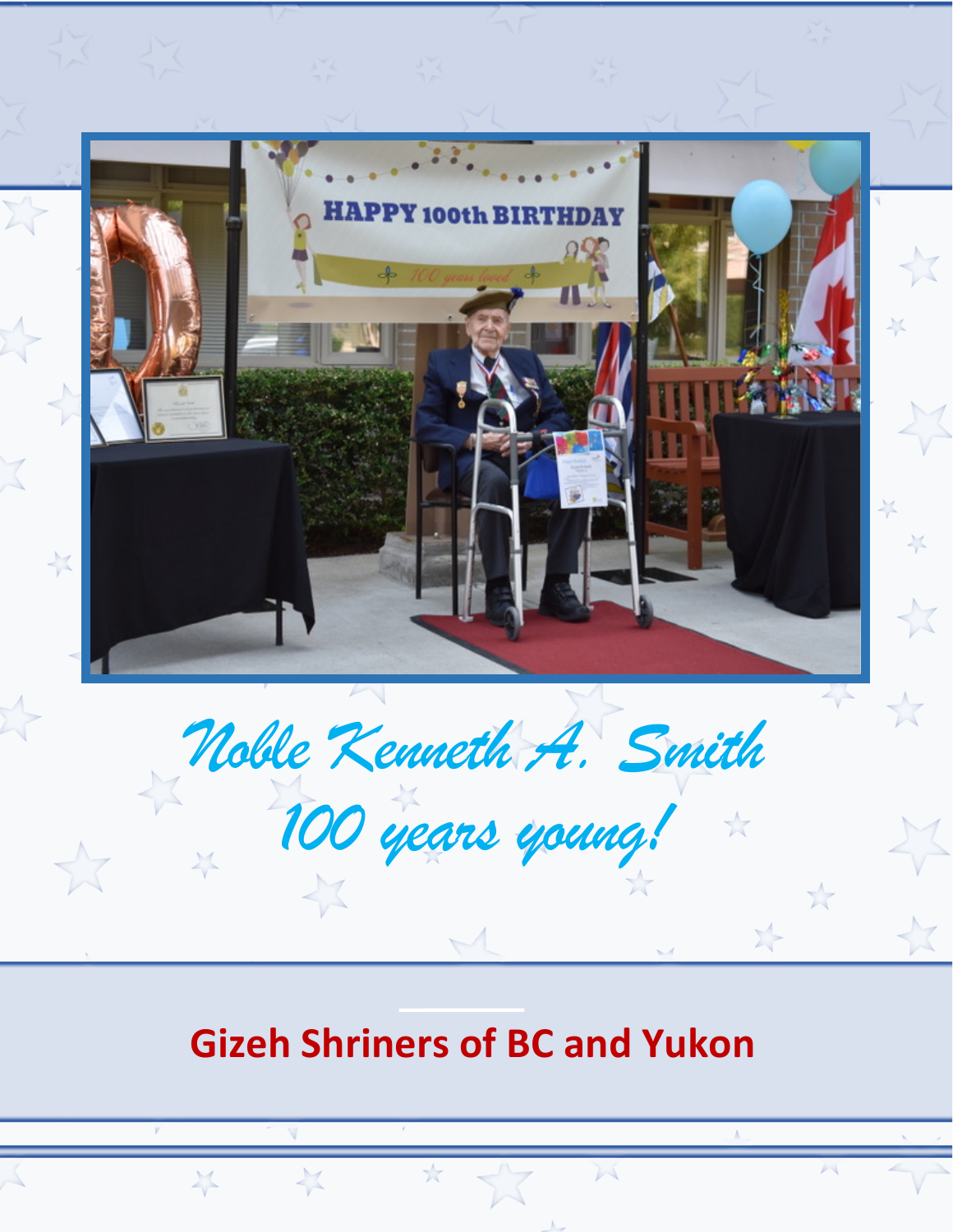



**Born in 1920 in Selkirk, Manitoba Kenneth A. Smith was the youngest of eight children. Married to his beloved late wife Lady Mary for 52 years, they had three sons, Craig, Grant and Laird, who was born with spina bifida and passed away at the age of nine.**

**A veteran of the Second World War, he served in the Canadian Army as a member of the Queen's Own Cameron Highlanders of Canada based in Winnipeg. He fought in the Dieppe raid and the Northwest Europe campaign. He was wounded twice during the war, earned numerous promotions and awards for his acts of bravery. These included:**

- Knight of the French National Order of the Legion of Honour (highest national order of France)
- **Mention in Dispatches (MID)**
- **Promoted to rank of Major and second in command with his regiment**

**Noble Ken Smith joined Gizeh Shriners in May 1976. As Ken was an avid Piper as well as his oldest son Craig, he was asked to join and play in an event in Kelowna where the Gizeh Pipes 'n' Drums were performing. "The**  guys and I had so much fun", he said and that was when he knew he had to join the Shriners and become a **member of the Pipes 'n' Drums. He was an active member of the Masonic Order of Canada, Scottish Rites, Secretary and Past President of the Pipes 'n' Drums Unit.**

**Ken participated in playing hockey and football and got his two sons involved too. Beginning in the 1970's they were involved with North Surrey Minor Football followed by the Surrey Rams Juvenile & Junior organizations. He held a number of executive positions with these organizations, elected Director of the BC Football Conference in 1988 and received numerous football awards and honours.**

> **Today, Noble Ken resides in a care home in the Lower Mainland, but don't think he's slowing down….."I'm keeping active everyday" he says.**